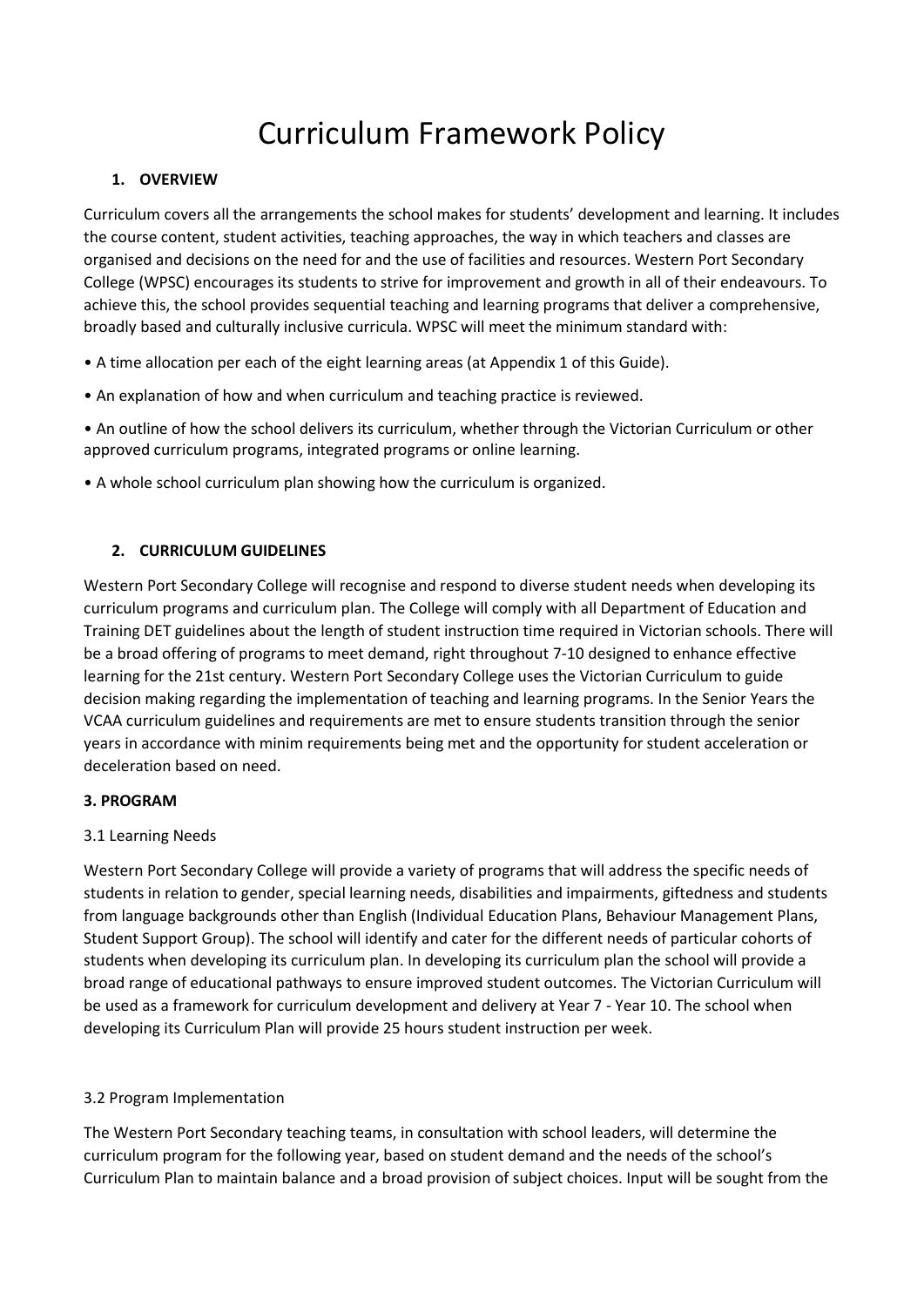relevant staff in the curriculum area when determining programs for the following school year. To facilitate this implementation, detailed planners, assessment schedules and documentation of these assessments and their results, and templates will be produced that reflect the Victorian Curriculum. The use of Information and Communications Technologies (ICT) will be integrated across the curriculum to support the improvement of teaching and learning outcomes and adheres to DET's School Policy & Advisory Guide 'Using Digital Technologies to Support Learning and Teaching' and the school's own endorsed policy.

#### 3.3 Student Wellbeing and Learning

Western Port Secondary College will embed student wellbeing in all learning experiences by aligning student welfare/wellbeing and curriculum policies and creating an educational environment and curriculum that is inclusive and meaningful to all students:

• providing an integrated and comprehensive curriculum approach that incorporates the personal and social issues of students into their daily learning experiences providing a flexible, relevant, inclusive and appropriate curriculum

• accommodating student developmental needs within the Victorian Curriculum and Senior programs

• support students point of need via the college's Inclusion program, addressing modifications to learning programs as needed (eg FLO/Outreach, Elevate, IEP completion, modified programs)

#### 3.3.1 Students with Disabilities

The Department of Education and Training and Western Port Secondary College is committed to delivering an inclusive education system that ensures all students, including students with disabilities, have access to a quality education that meets their diverse needs. Western Port Secondary College will liaise with DET to provide suitable programs and resources to support the delivery of high quality schooling for students with disabilities.

#### 3.3.2 Koori Education

Western Port Secondary College is committed to providing culturally appropriate and inclusive programs to Koori students though:

• working in partnership with the Koori community to develop an understanding of Koori culture and the interpersonal relationship with the Koori community, for example via Local Aboriginal Education Consultative Groups (LAECG)

• supporting the development of high expectations and individualised learning for Koori students

• creating an environment that respects, recognises and celebrates cultural identity through practice and curriculum

• Implementing initiatives and programs that meet student needs and in partnership with the Koori community.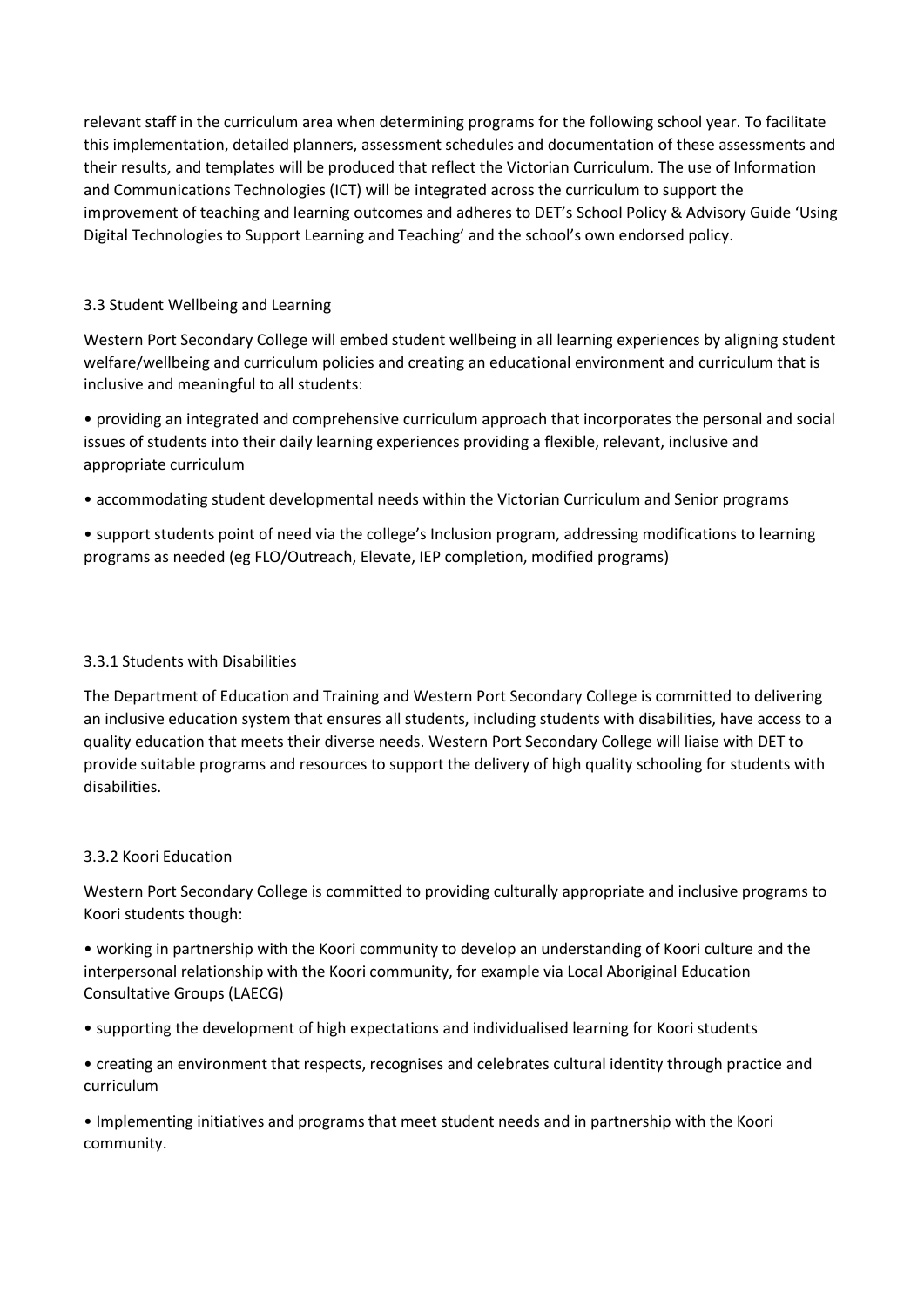#### 3.3.3 EAL Students

Western Port Secondary College will cater for the needs of EAL students within mainstream English classes with additional support provided by the English teacher, tutors or an EAL specialist. Students will be provided with an additional timetabled lesson or lessons each week where appropriate. At 7-10 teachers will use the Victorian Curriculum guidelines to design appropriate assessment tasks for EAL students, or modify existing mainstream tasks. At VCE the EAL requirements, as outlined in the VCAA Study Design, will be met. When EAL outcomes are similar or the same as those set for English students, teachers will mark EAL work according to the respective EAL performance descriptors. Different mark allocations and additional steps or requirements may be indicated. For Year 12 EAL students, a Partnership will be formed with another school or schools for the purposes of designing assessment and cross-marking.

#### 3.4 Program Evaluation & Review

School leaders and teacher teams will meet regularly to track whole school data and identify potential curriculum areas that require focus. Data analysed will include, but is not limited to, NAPLAN, teacher judgements, Progressive Achievement Testing and Interviews. Student learning outcomes data will be reported in the Annual Report to the School Community provided to the DET, and also available on the State Register maintained by the Victorian Registration and Qualifications Authority and on the school website.

Appendices which are connected with this policy are:

- Appendix A: Time allocations per learning area Year 7 to Year 12
- Appendix B: Overview of Responsibilities and Timeframes
- Appendix C: Curriculum Application, adjustment and review policy

#### **4. EVALUATION**

| Policy last reviewed       | February 2022 |
|----------------------------|---------------|
| Consultation               | 22 March 2022 |
| Approved by                | Principal     |
| Next scheduled review date | February 2024 |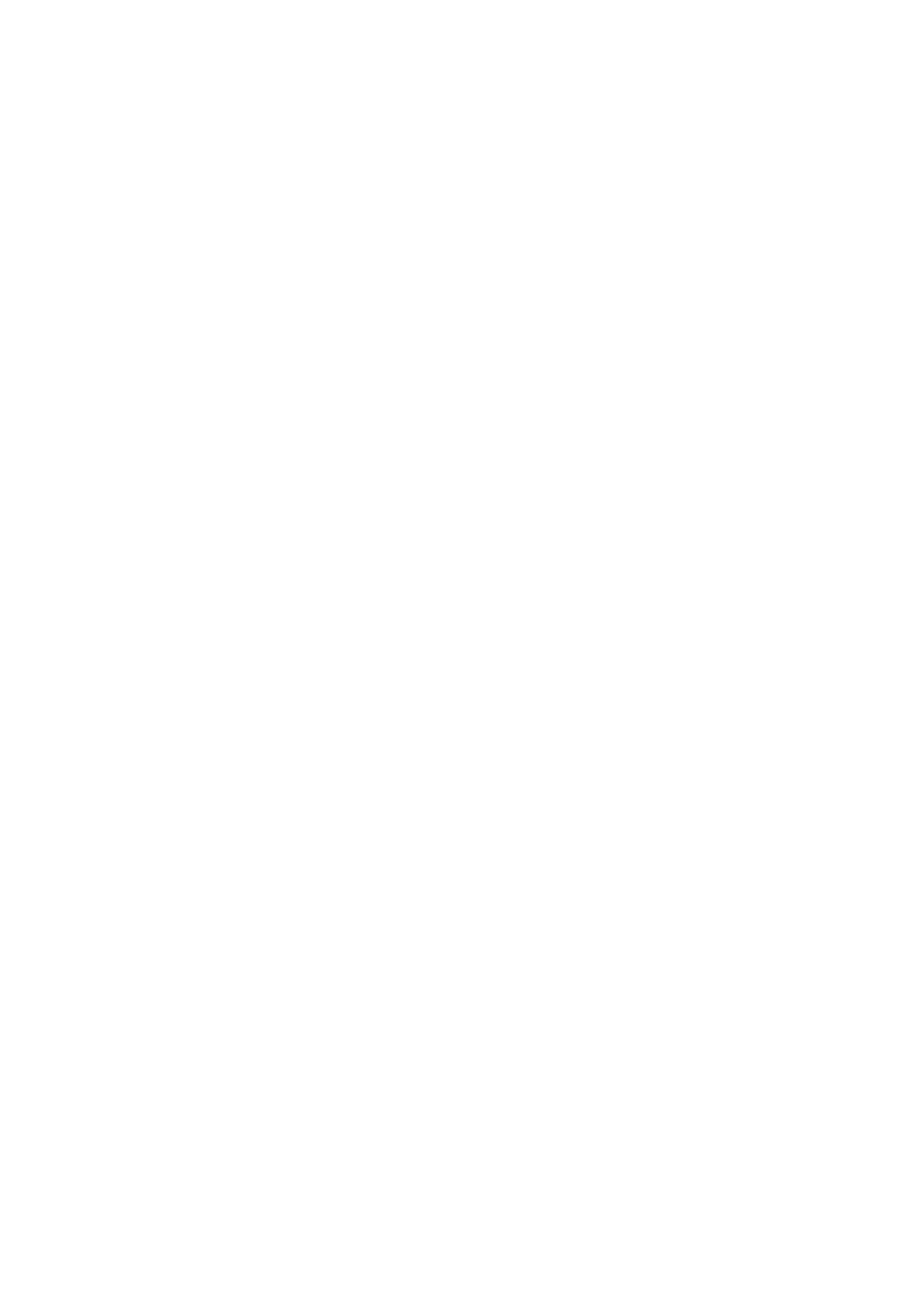### **Appendix A**

Time allocations per learning area

The curriculum, Year 7 - Year 10 is based on the Victorian Curriculum. The timetable is structured on a fortnightly basis. The breakdown of the two week cycle is as follows:

| Subject:                                              | Year 7:                                            | Year 8:                                        | Year 9:                             | <b>Year 10:</b>                                |
|-------------------------------------------------------|----------------------------------------------------|------------------------------------------------|-------------------------------------|------------------------------------------------|
| <b>English</b>                                        | 10                                                 | 8                                              | 8                                   | 8                                              |
| <b>Mathematics</b>                                    | 8                                                  | 8                                              | 8                                   | 8                                              |
| <b>Science/STEM</b>                                   | 8                                                  | 6                                              | 6                                   | <b>Elective Suite</b>                          |
| <b>Humanities</b>                                     | 6                                                  | 6                                              | 6                                   | <b>Elective Suite</b>                          |
| <b>Languages</b>                                      | 4                                                  | $\overline{4}$                                 |                                     | <b>Elective Suite</b>                          |
| <b>CORE Health &amp;</b><br><b>PE/Sport Education</b> | 6                                                  | 6                                              | $\overline{4}$<br>(one sem only)    | <b>CORE Health via</b><br><b>iCARE Subject</b> |
|                                                       |                                                    |                                                | Elective choices                    | <b>HPE Elective Suite</b>                      |
| The Arts (one per<br>semester)                        | Performing Arts<br>$\overline{4}$<br>Visual Arts 4 | Performing Arts 4<br>Visual Arts 4             | Elective choices<br>Min 4 (one sem) | <b>Elective Suite</b>                          |
| <b>Technologies</b>                                   | Food Technology<br>4<br>Design<br>Technology 4     | Food Technology<br>4<br>Design Technology<br>4 | Elective choices<br>Min 4 (one sem) | <b>Elective Suite</b>                          |
| <b>Program Subjects</b><br><b>CORE</b>                |                                                    | Infinity<br>4                                  | Project 9<br>6                      | <b>iCARE</b><br>10                             |

| Year 11 and 12              | Year 11 | Year 12 | <b>VCAL</b>            |
|-----------------------------|---------|---------|------------------------|
| <b>English (Compulsory)</b> | 8       | 8       | Literacy<br>8          |
| <b>Choice 1</b>             | 8       | 8       | Numeracy<br>6          |
| <b>Choice 2</b>             | 8       | 8       | <b>WRS</b><br>6        |
| <b>Choice 3</b>             | 8       | 8       | <b>PDS</b><br>8        |
| <b>Choice 4</b>             | 8       | 8       | VET / SBAT<br>Full day |
| <b>iCARE</b> (core)         | 8       | 8       | <b>iCARE</b><br>2      |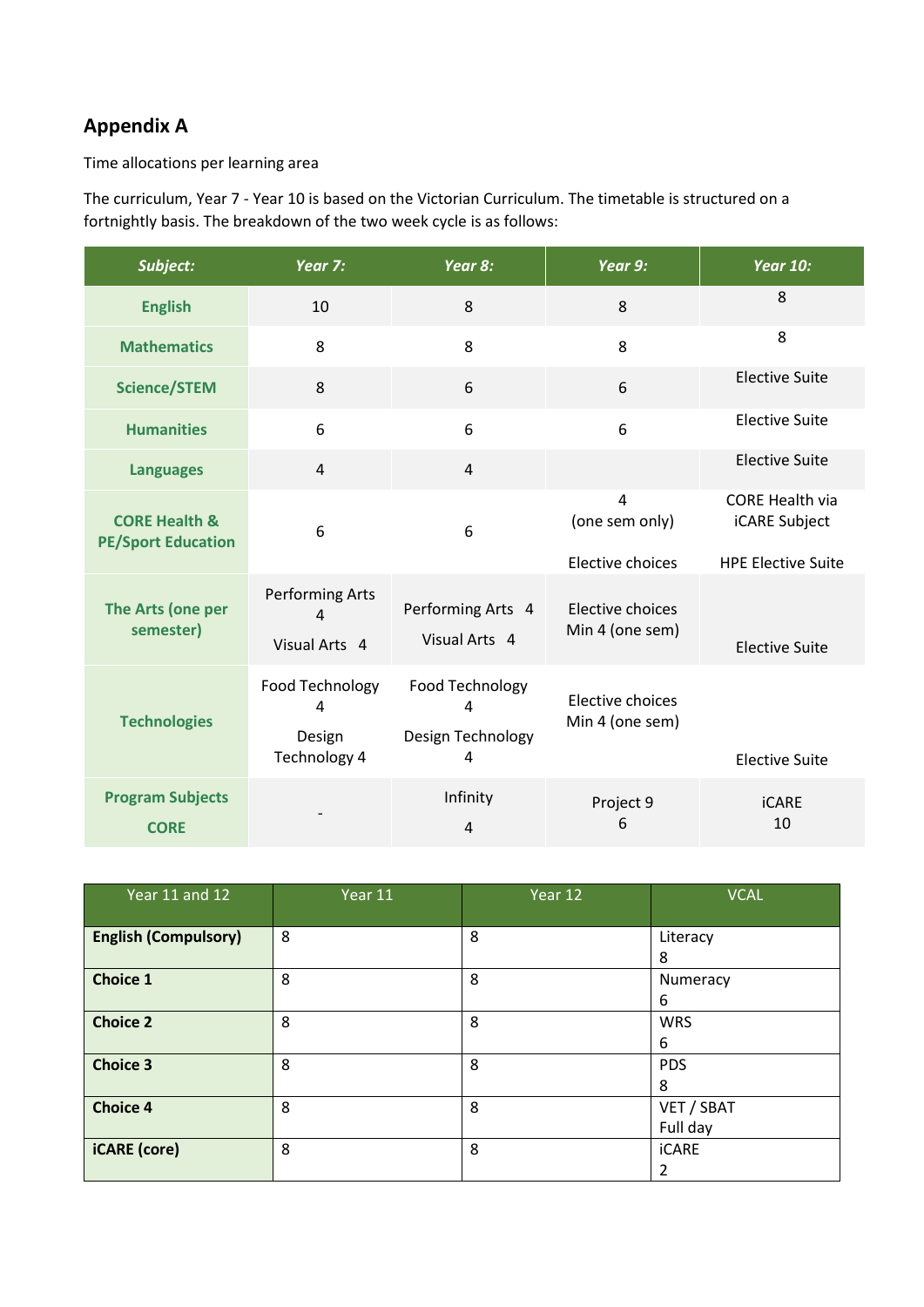Copy of Senior Lines

| Year 10 /11 / 12 | Monday | Tuesday | Wednesday | Thursday | Friday |
|------------------|--------|---------|-----------|----------|--------|
| Period 1         | Line 1 | Line 2  | Line 4    | Line 3   | Line 6 |
| Period 2         | Line 1 | Line 2  | Line 4    | Line 3   | Line 6 |
| Period 3         | Line 2 | Line 1  | Line 6    | Line 2   | Line 4 |
| Period 4         | Line 3 | Line 3  | Line 5    | Line 1   | Line 5 |
| Period 5         | Line 4 | Line 5  | Line 4    | Line 6   | Line 5 |

 $\sqrt{2}$ 

| <b>VCAL</b> | Monday     | Tuesday     | Wednesday      | Thursday   | Friday |
|-------------|------------|-------------|----------------|------------|--------|
|             |            |             |                |            |        |
| Period 1    | Literacy   | Numeracy    |                | <b>PDS</b> |        |
| Period 2    | Literacy   | Numeracy    |                | <b>PDS</b> |        |
| Period 3    | Numeracy   | Literacy    | <b>VET Day</b> | <b>WRS</b> | SWLR   |
| Period 4    | <b>PDS</b> | <b>PDS</b>  |                | Literacy   | Day    |
|             |            | Pathways    |                |            |        |
| Period 5    | WRS        | <b>SFFS</b> |                | <b>WRS</b> |        |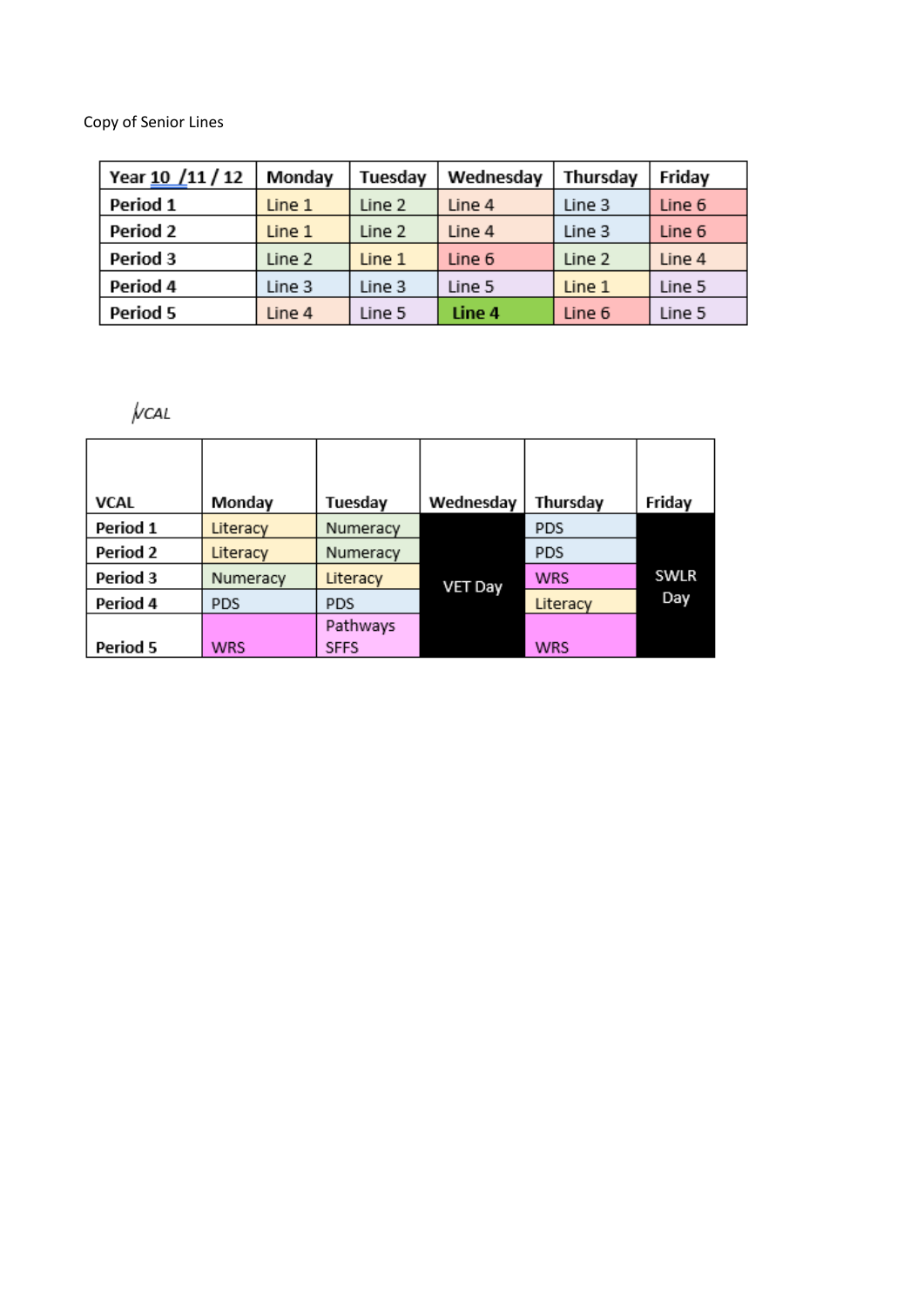## **Appendix B**

#### **Review and Timelines**

|                         | What                                           | Who                                                                                                        | When                                                                 |
|-------------------------|------------------------------------------------|------------------------------------------------------------------------------------------------------------|----------------------------------------------------------------------|
| Whole School            | Vision and Goals                               | All staff, led by AP for<br>Curriculum, Assessment and<br><b>Reporting and Domain</b><br>Leaders           | Term 1, annually                                                     |
|                         | School wide curriculum<br>program review       | All staff, led by AP for<br>Curriculum, Assessment and<br><b>Reporting and Domain</b><br>Leaders           | Every 4 years in line<br>with the College's<br><b>Strategic Plan</b> |
|                         | High Level Curriculum<br>mapping               | <b>Domain Leaders</b>                                                                                      | Yearly, Term 4                                                       |
|                         | Scope and Sequence /<br><b>Curriculum Maps</b> | PLCs and/or Domain teams                                                                                   | Yearly, Sem 1/Sem 2                                                  |
| <b>Curriculum Areas</b> | Unit Plans / Maps                              | PLCs and/or Domain teams                                                                                   | Yearly, Sem 1/Sem 2                                                  |
|                         | <b>Assessment Documents</b>                    | PLCs and/or Domain teams                                                                                   | Yearly, Sem 1/Sem 2                                                  |
|                         | Reportable Assessment<br><b>Documents</b>      | Reports Coordinator, led by<br>AP for Curriculum,<br><b>Assessment and Reporting</b><br>and Domain Leaders | Continuously                                                         |
|                         | <b>Lessons and Resources</b>                   | Individual teachers, in<br>collaboration with teaching<br>teams                                            | Yearly, Sem 1/Sem 2                                                  |
|                         | Growth/ Evaluation                             | SIT members from each<br>year level                                                                        | Yearly                                                               |
|                         | High level programs review                     | SIT member                                                                                                 | Yearly                                                               |
| <b>Year Levels</b>      | Scope and Sequence /<br><b>Curriculum Maps</b> | SIT member with Teaching<br>Team                                                                           | Yearly, Sem 1/Sem 2                                                  |
|                         | Unit Plans / Maps                              | SIT member with Teaching<br>Team                                                                           | Yearly, Sem 1/Sem 2                                                  |
|                         | <b>Assessment Documents</b>                    | SIT member with Teaching<br>Team                                                                           | Yearly, Sem 1/Sem 2                                                  |
|                         | <b>Lessons and Resources</b>                   | Teaching team                                                                                              | Yearly, Sem 1/Sem 2                                                  |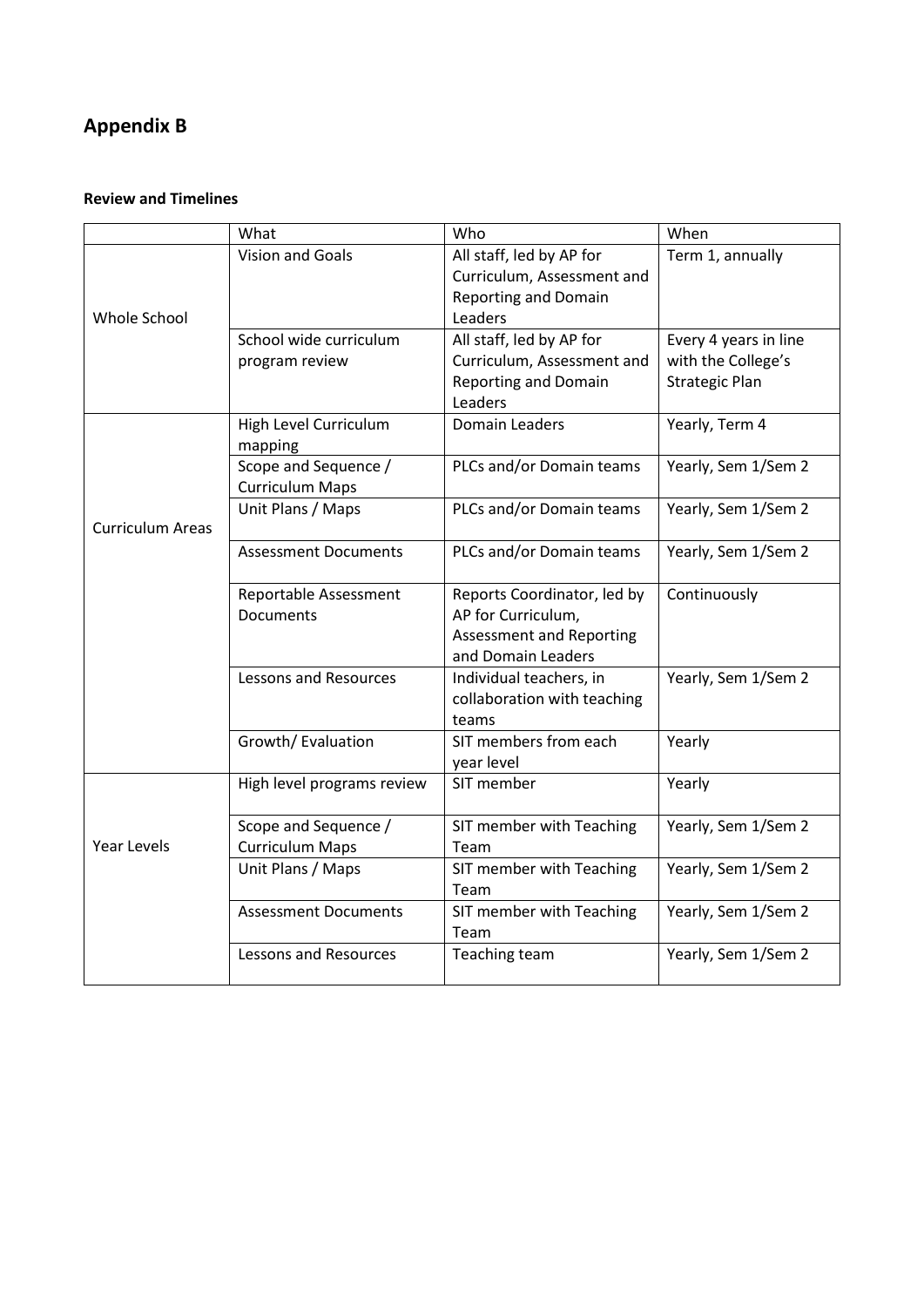### **Appendix C**

### **Curriculum Application, Adjustment and Review**

#### **Curriculum Applications – Electives**

Applications for new Elective programs need to be submitted to the relevant Domain Leader by no later than Week 6 Term 2 annually.

Applications must be submitted addressing the areas and expectations below:

- Rational
- Aim
- Outline of course proposed
- Resource consideration (staffing, costs, time, planning, SRP implications)

Applications will be brought to the Super Domain Level and this body, along with Principal and AP will review the application to determine if this is approved or needs further consultation, consideration or detail.

Outcomes of Applications will be shared no later than Week 3, Term 3 annually.

#### **Curriculum Applications - Programs**

Applications for new Year Level specific programs need to be submitted to the relevant Assistant Principal by no later than Week 6 Term 2 annually.

Applications must be submitted addressing the areas and expectations below:

- Rational
- Aim
- Outline of course proposed
- Resource consideration (staffing, costs, time, planning, SRP implications)

Applications will be brought to both the Principal Class and Super Domain Level and these bodies, will review the application to determine if this is approved or needs further consultation, consideration or detail.

The timetable will also be consulted with Program applications to determine impacts on a whole school timetable.

#### **Curriculum Adjustments – CORE subjects, Elective and Programs**

At WPSC any large, whole scale changes to a Core subject are done in required to be completed in direct consultation with the Domain Leader. Staff with a PLC and/or Domain may discuss changes for subjects and programs and take recommendations to the larger Domain or Year Level teams during Term 2 and Term 3.

Minor adjustments, such as the introduction of a different Unit to cover the same skill or key knowledge already in existence may be done at any point throughout the year, as long as the PLC or Teacher Teams are in agreement.